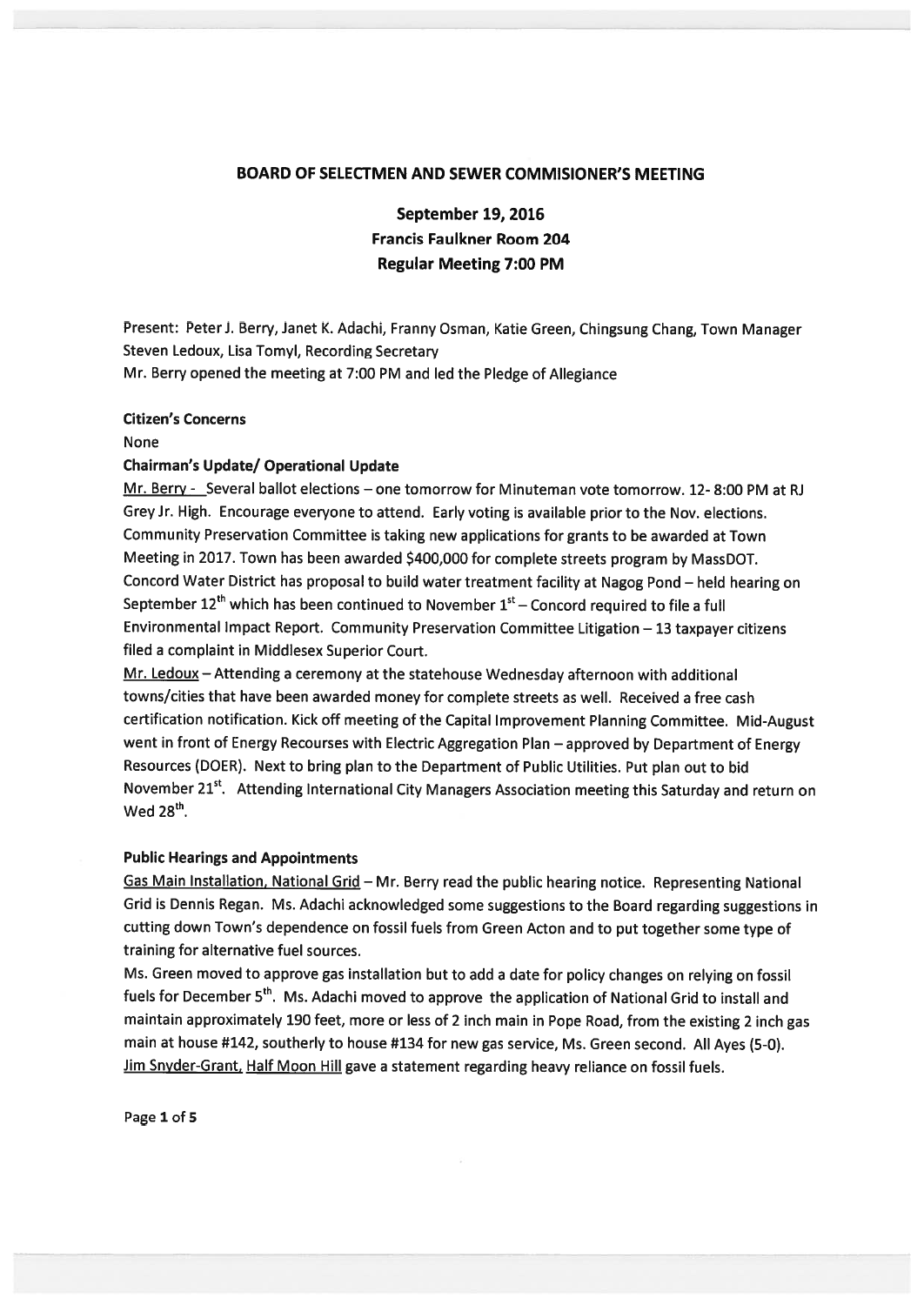Alleged Over Service, Red Raven - Mr. Berry read the public hearing notice. Representing the Town is Officer Collins, Officer Rotella, and Det. Fred Renstchler, Acton Police Department, Jessica Wall, Town Counsel. Representing Red Raven is John and Jennifer Apazidis, owners. All witnesses have been properly sworn in. Deputy Chief Rich Burrows introduced the case to the Board. Detective Rentschler gave an overview of the case involving <sup>a</sup> motor vehicle accident. Ms. Adachi asked for clarification of the court order. Mr. Chang inquired about the time stamp on the receipt and the time of the accident. Ms. Green had no questions. Ms. Osman needed clarification (from Town Counsel) that there must be proo<sup>f</sup> of intoxication prior to service of the last beverage. No further questions from the Board. Owners spoke briefly and confirmed all that happened on the date of the accident. John Apazidis spoke about their alcohol service policy and employee training. Jennifer explained about their seriousness about this event and uses the event as an example of over service issues. Ms. Green inquired length of employment of the server with the Red Raven. Ms. Apazidis stated <sup>a</sup> couple of years. The server's recall of the event is that he ordered food and drinks but seemed fine prior to leaving. The client was in 3 different locations in the establishments but unknown how many drinks total he consumed. Client was in <sup>a</sup> large group coming and going. Client was sitting with <sup>1</sup> other person, however the one other was not presen<sup>t</sup> at the time of the accident. Ms. Apazidis was unsure if he (other client at table) left early. Employee was <sup>p</sup>laced on probation, and eventually left on their own. Ms. Osman inquired about how many times have you told someone to not serve them (a client) <sup>a</sup> drink. Ms. Apazidis stated not very often.

Mr. Berry closed the hearing. Ms. Adachi stated that under the circumstances with the time spen<sup>t</sup> she believes there was <sup>a</sup> violation of the liquor license due to the accident and the police report. Ms. Osman seconds. Mr. Chang added that he finds it concerning there were people there for <sup>6</sup> hours and little knowledge of their activity. Employee no longer works for Red Raven, so lack of witness of the events. Ms. Green stated that the person caused an accident and was impaired which leads toward finding of <sup>a</sup> violation. Not concerned about the owners since they seem to be on the premise all the time. Ms. Osman feels need to find that <sup>a</sup> violation occurred. Ms. Adachi move to find <sup>a</sup> violation of the liquor license, Ms. Osman second. All Ayes (5-0).

Penalty — <sup>1</sup> day suspension is recommended by Deputy Chief Burrows. Ms. Adachi recommends <sup>a</sup> one day suspension. Ms. Osman suggested added video surveillance installation, Ms. Green agrees with <sup>a</sup> one day suspension but not video surveillance, Mr. Chang agrees with Ms. Green to not require <sup>a</sup> surveillance system installation. Mr. Berry stated the owners admitted <sup>a</sup> mistake. Ms. Osman moved for <sup>a</sup> one day suspension for October 12, Ms. Green second. All Ayes (5-0).

### Selectmen to Take Position on Warrant Articles and Assign Selectmen Representatives

Draft warrant has to go out Wednesday for upcoming Special Town Meeting Oct. 5. Steve Ledoux says powerpoints are available on warrant articles if the explanations in the draft warrant are not sufficient for deciding recommendations.

Article 1- Amend Town Bylaws to allow temporary Town Moderator at Town Meeting, Majority vote. Ms. Green moves to recommend, Mr. Chang seconds. All Ayes (5-0). Page 2 of 5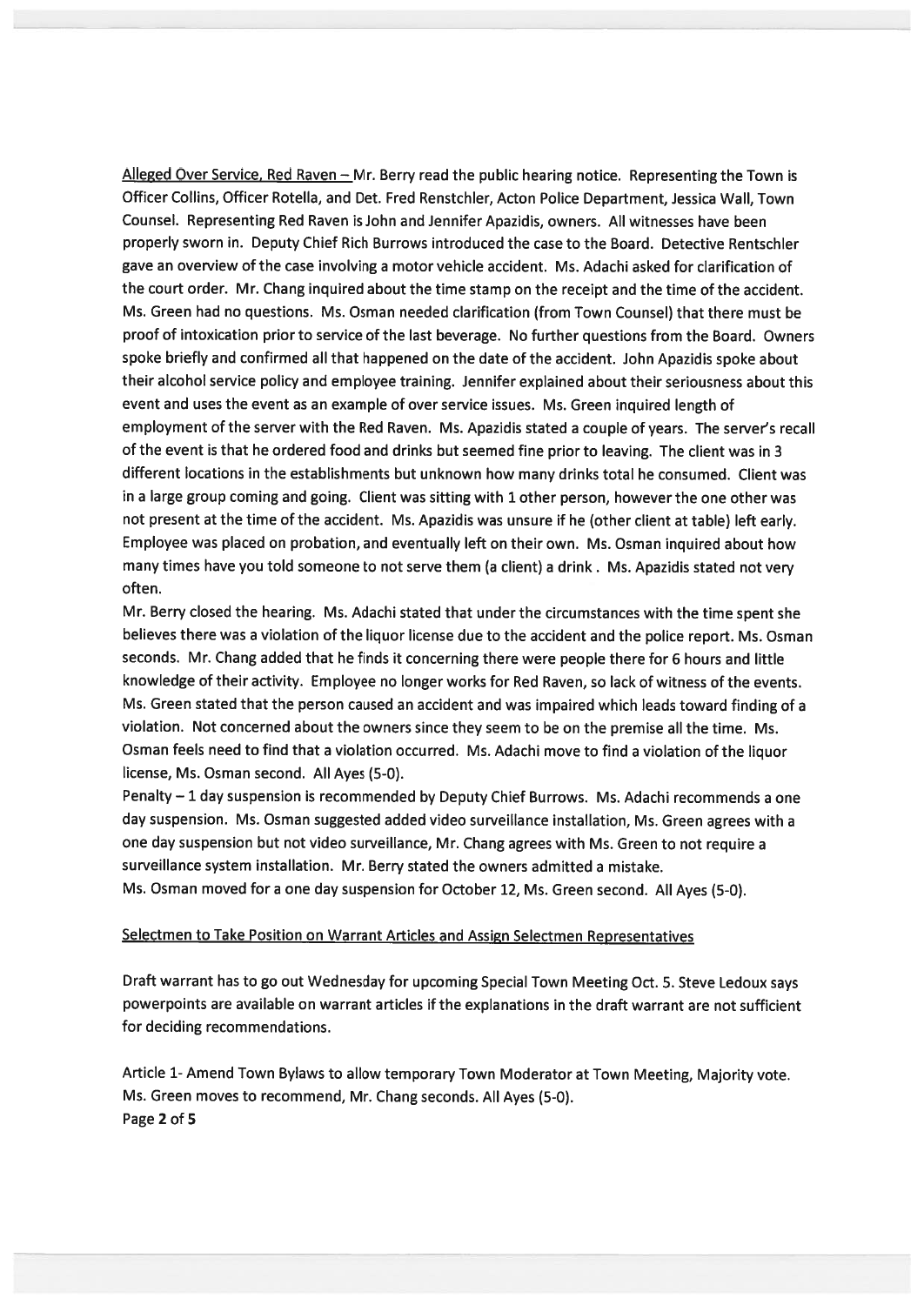Article 2- Change Bylaws to allow electronic voting at Town Meeting. Mr. Berry points out wording re: accessibility. Ms. Green moves, Mr. Chang seconds. All Ayes (5-0).

Article 3- Fund Collective Bargaining Agreement with Fire Department- Ms. Green moves to recommend, Ms. Adachi seconds, All Ayes (5-0).

Article 4- Fund first year of Senior Center Lease, 2/3 vote. Includes other startup costs. Ms. Osman moves to recommend, Ms. Green seconds, All Ayes (5-0).

Similar to union contracts, we vote for first year and are on hook for all ten years. \$252k to fund  $1<sup>st</sup>$  year lease appropriation \$100k transfer from Concord Muse Gift account \$77k to be transferred from the Audubon hill <sup>g</sup>ift account \$75k to be transferred from free cash.

Mr. Ledoux says this cost includes a deposit of 1 month plus 8 months of rent, some fitup to bring I.T.. moving costs, some kitchen equipment. Katie asks cost of FY18 lease, Steve says it will be \$16,000 <sup>x</sup> 12.

Article 5- Lease of 362-364 Main St. to Kennedy Landscaping. 2/3 vote. Selectman Green assigned. Mr. Chang moves to recomment, Ms. Osman seconds. All Ayes (5-0).

Article 6- Land Acquisition, Piper Lane. Franny: didn't move forward enoug<sup>h</sup> to have an appraisal done. Ms. Adachi moves to remove Article <sup>6</sup> from warrant, Ms. Green seconds. All Ayes (5-0).

Article 7- Land Acquisition, <sup>53</sup> River St., Appropriate \$908,000 from free cash to fund the acquisition. Purchace price \$875 <sup>p</sup>lus Phase <sup>I</sup> and II environmental on the property, brings it to \$908,000. Peter: there will be <sup>a</sup> master <sup>p</sup>lanning committee as on Walker Property. Ms. Adachi moves to recommend, Ms. Green seconds, All Ayes (5-0).

Zoning Articles. Peter is Selectman assigned, but Ray Yacoubi of Planning Board. Article 8- Amend Zoning Bylaw — Accessory Apartments Article 9- Amend Zoning Bylaw- Nonconforming Lots Article 10- Amend Zoning Bylaw Outdoor Lighting Article 11- Amend Zoning Bylaw Restaurant Seating Article 12- Sign Bylaw Ms. Green moves to recommend, Ms. Osman seconds, All Ayes (5-0).

Question by Ann Chang: fewer fees mean loss of income? Steve: less staff time, as well.

<sup>A</sup> few minors edits further on draft warrant suggested by Ms. Osman (remove houses that are no longer there from map of Main St. property. Page 3 of 5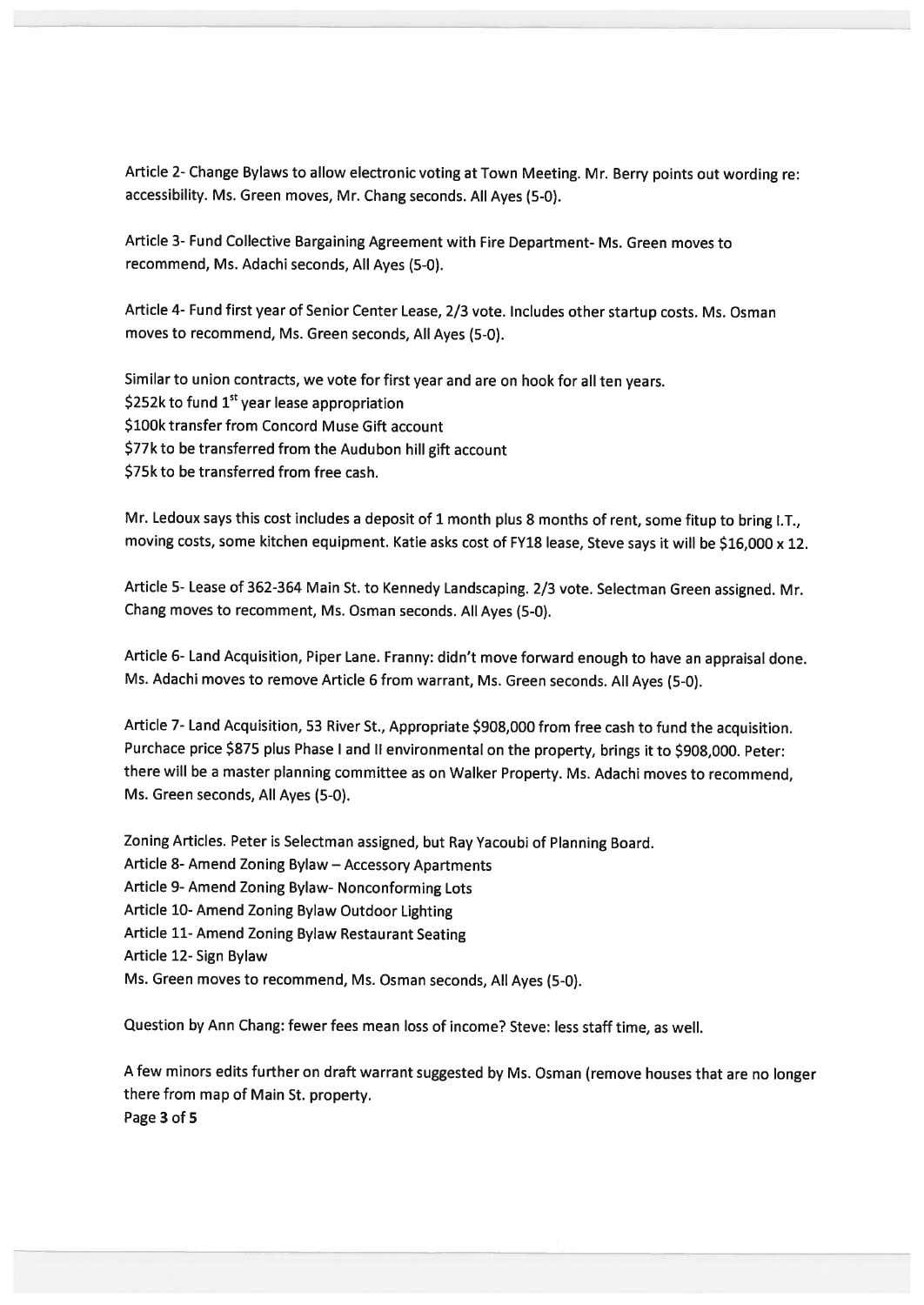# Selectmen to Take Position on Minuteman Article

Ms. Adachi explains that this is not obligatory but since School Committee voted to approve the ballot question on Sept. 1, and other committees voting support. Principal reason we can do so is that we recommended that related article April <sup>4</sup> at Town Meeting; this is same proposal, another way—ballot question. That time, we needed no member town to disapprove. Belmont disapproved.

Mr. Ledoux: Capital cost will kick in in FY 20, \$325,000 impact on Town budget.

Ms. Osman has question about effect on Acton, as it was asked on Acton Chinese email list. Mr. Berry: Town such as Boxborough that withdrew will have to pay higher per student cost in the future plus added capital contribution.

Ms. Adachi: More demand for vocational technical schools.

Ms. Green moves to recommend supporting ballot question that requests borrowing for Minuteman construction. Ms. Adachi seconds. All Ayes (5-0).

Sewer Fee Privilege Extension on Payment Request, 248 High Street - request to pay on first occupancy permit vs. building permit. Applicant is requesting to pay sewer privilege fee with each occupancy permit issued. Willing to pay interest incurred. Ms.Adachi moved to approve the sewer privilege fee (extension on payment request), Ms. Green seconded. All Ayes (5-0)

Selectmen to Assign a Date on License Suspension, Red White and Brew - Suspension to be served on Wednesday, October 5<sup>th</sup>. Ms. Green moved to have suspension served on October 5<sup>th</sup>, 2016, Ms. Adachi seconded. All Ayes (5-0).

Selectmen to Authorize Town Manager to Sign Purchase and Sale Agreement, 53 River Street - Ms. Green moved to authorize Town Manager to sign purchase and sale agreemen<sup>t</sup> as amended, Mr. Chang second. All Ayes (5-0).

Request for Use of Town Seal by Acton Boxborough Rotary Club — Ms. Green felt it was not appropriate to have the Town Seal Used by the Rotary Club as <sup>a</sup> show of support. Ms. Green move to deny the use of the Town Seal by the Acton Boxborough Rotary Club, Ms. Adachi seconded. All Ayes (5-0)

Discussion and Vote on Town Hall Paint Color - Powerpoint to show white and color proposed colors. Peter, Janet and Katie attended the Paint Forum. Historic colors vs. white. Budgeted at Town Meeting \$162k, historic, with alternate for white. 124k color, white was \$104k. Katie: There was <sup>a</sup> reason the Page 4 of 5